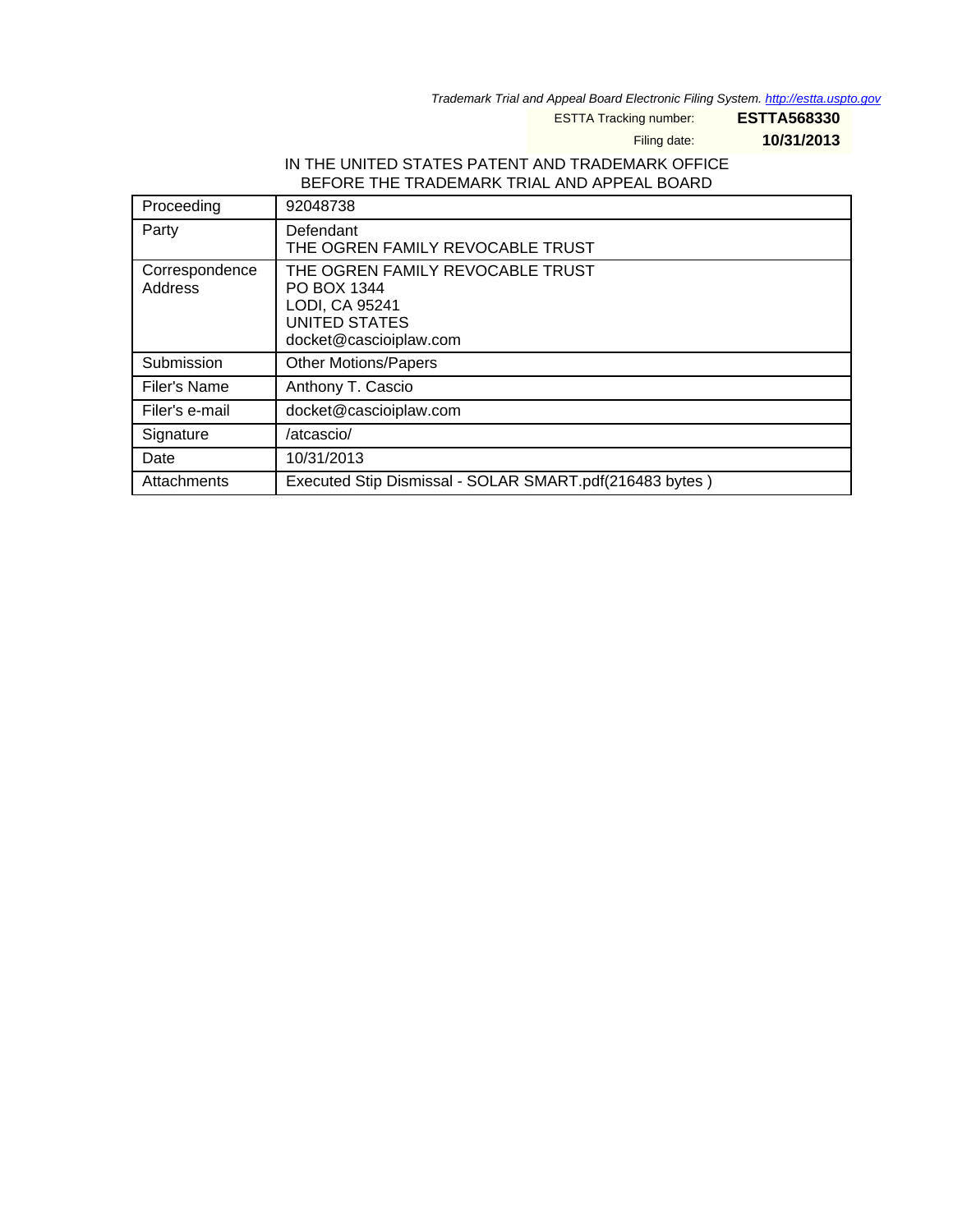## **IN THE UNITED STATES PATENT AND TRADEMARK OFFICE BEFORE THE TRADEMARK TRIAL AND APPEAL BOARD**

In the matter of: SOLAR SMART Registration No. 3,026,412

Issued December 13, 2005

SunPower Corporation, a Delaware corporation, Petitioner

v.

Cancellation No. 92048738

The Ogren Family Revocable Trust, Registrant

## **STIPULATED DISMISSAL OF CANCELLATION PROCEEDING**

**WHEREAS,** the Parties have stipulated to suspension of these proceedings prior to answer of Registrant pending good faith settlement negotiations conducted between them;

**WHEREAS,** the Parties have entered into a Consent and Settlement Agreement on December 19, 2012, for which all conditions have now been satisfied and under which all disputes between the Parties have been fully and finally resolved to their mutual accord and satisfaction:

**NOW, THEREFORE,** Petitioner, SunPower Corporation, and Registrant, The Ogren Family Revocable Trust, by and through their respective attorneys of record, hereby stipulate to the dismissal of this cancellation without prejudice.

#### **SO STIPULATED AND AGREED:**

Dated: October 27, 2013

Pat rick J. Gallagher Fulbright & Jaworski LLP 2100 IDS Center, 80 South Eighth Street Minneapolis, Minnesota 55402-2112 +1 612 321 2812 *Attorneys for Petitioner* 

Dated: October  $\frac{3}{2}$ , 2013  $\n By: \n *Arthonormalization* \n *Anthony T. Cascio (CA Bar No. 088062)*$ 

Cascio & Zervas 485 Broadway Ave., Suite 800 Millbrae, California 94030-1923 +1 650 777 0071 *Attorneys for Registrant*